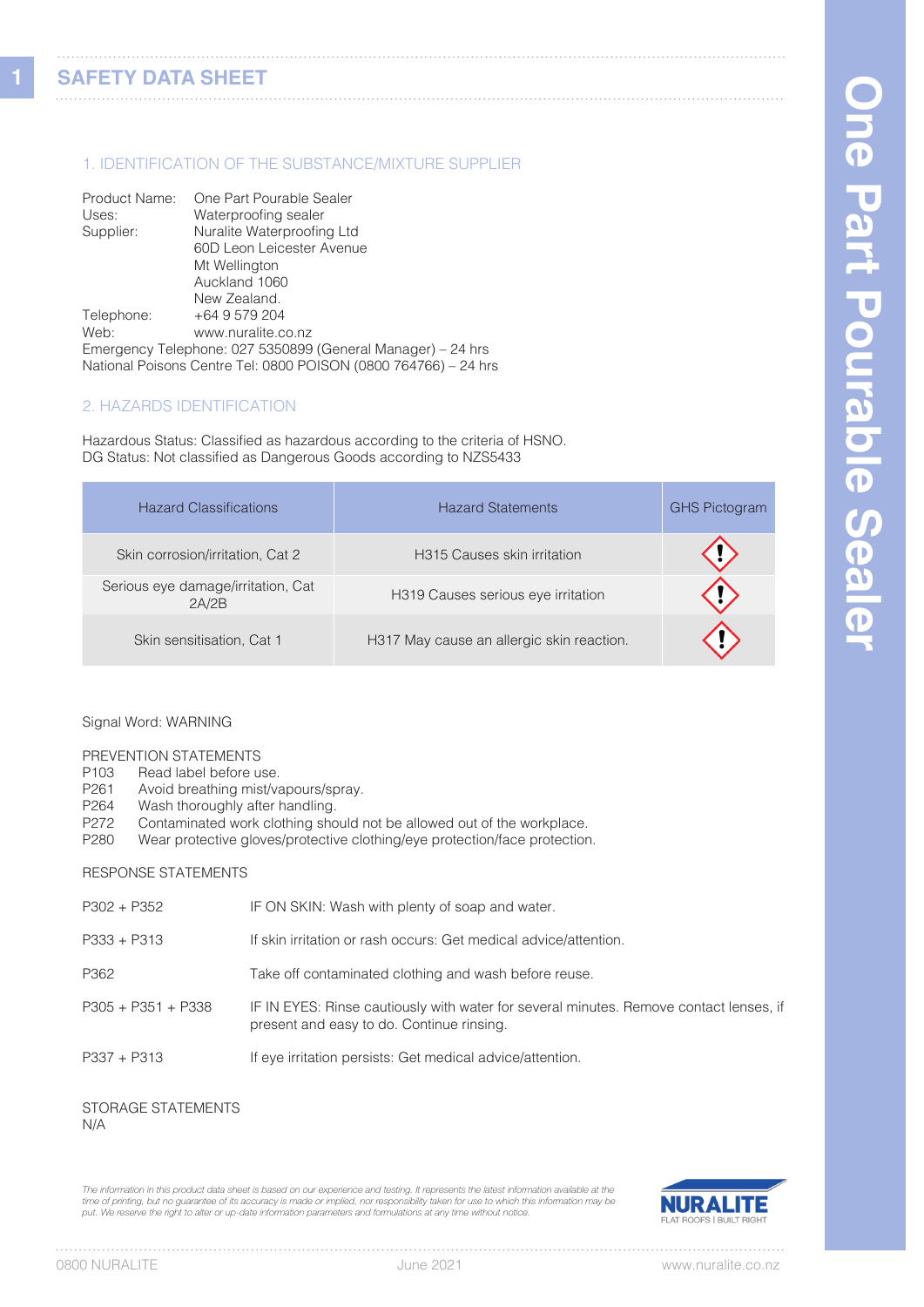**2**

### DISPOSAL STATEMENTS

P501 Do not let this product enter the environment. Do not dispose of in waterways or sewers. Dispose of this material and its container as hazardous waste, via a licensed facility. See local council for disposal/recycling information.

# 3. COMPOSITION/INFORMATION ON INGREDIENTS

| <b>Chemical Entity</b>                                                      | <b>CAS Number</b> | Proportion %w/w |
|-----------------------------------------------------------------------------|-------------------|-----------------|
| N-(3-(trimethoxysilyl)propyl)ethylenediamine                                | 1760-24-3         | $>= 1 - \le 3$  |
| Other ingredients: Non-hazardous or below the hazardous threshold – to 100% |                   |                 |

### 4. FIRST AID MEASURES

| Swallowed           | If swallowed do NOT induce vomiting. Give water to drink. Get medical attention if<br>symptoms occur.                                                       |
|---------------------|-------------------------------------------------------------------------------------------------------------------------------------------------------------|
| Inhaled             | If inhaled, move the victim to fresh air immediately. Begin artificial respiration if<br>breathing has stopped. Obtain medical attention if symptoms occur. |
| Eye Contact         | If splashed in the eyes, wash out immediately with water. Obtain medical<br>attention if irritation occurs.                                                 |
| <b>Skin Contact</b> | If skin or hair contact occurs, remove contaminated clothing and flush skin and<br>hair with running water. Get medical attention if symptoms occur.        |
| Further Information | For advice contact the National Poisons Centre - 0800 POISON (0800 764 766)<br>- or a doctor, immediately.                                                  |

# 5. FIRE-FIGHTING MEASURES.

| Suitable extinguishing media<br>Hazardous combustion products | In case of fire, use water spray (fog), sand, dry chemical or CO2.<br>Decomposition products may include:<br>Carbon oxides, Nitrogen oxides, Other noxious substances.                            |
|---------------------------------------------------------------|---------------------------------------------------------------------------------------------------------------------------------------------------------------------------------------------------|
| Special precautions for<br>fire-fighters                      | Promptly isolate the scene by removing all persons from the vicinity of the<br>incident if there is a fire. No action shall be taken involving any personal risk or<br>without suitable training. |
| Special protective equipment<br>for fire-fighters             | Fire-fighters should wear appropriate protective equipment and self-contained<br>breathing apparatus (SCBA) with a full face-piece operated in positive pressure mode.                            |

# 6. ACCIDENTAL RELEASE MEASURES.

| Personal precautions      | Wear appropriate Personal Protective Equipment (see section 8). Provide<br>adequate ventilation.                                                                                                                            |
|---------------------------|-----------------------------------------------------------------------------------------------------------------------------------------------------------------------------------------------------------------------------|
| Environmental precautions | Avoid dispersal of spilt material and runoff and contact with soil, waterways, drains<br>and sewers. Inform the relevant authorities if the product has caused<br>environmental pollution (sewers, waterways, soil or air). |
| Spill                     | Soak up with inert absorbent material (e.g. sand, silica gel, acid binder, universal<br>binder, sawdust).<br>Keep in suitable, closed containers for disposal                                                               |

# 7. HANDLING AND STORAGE.

| Handling | Wear appropriate PPE, and ensure there is adequate ventilation and extraction in the work area. Avoid |
|----------|-------------------------------------------------------------------------------------------------------|
|          | skin or eye contact, or breathing in the product.                                                     |
| Storage  | Keep container dry and tightly closed, in a cool, well-ventilated area, away from direct sunlight.    |

# 8. EXPOSURE CONTROL/PERSONAL PROTECTION

### Exposure Standards–No WES data

The information in this product data sheet is based on our experience and testing. It represents the latest information available at the time of printing, but no guarantee of its accuracy is made or implied, nor responsibility taken for use to which this information may be<br>put. We reserve the right to alter or up-date information parameters and formulations



. . . . . .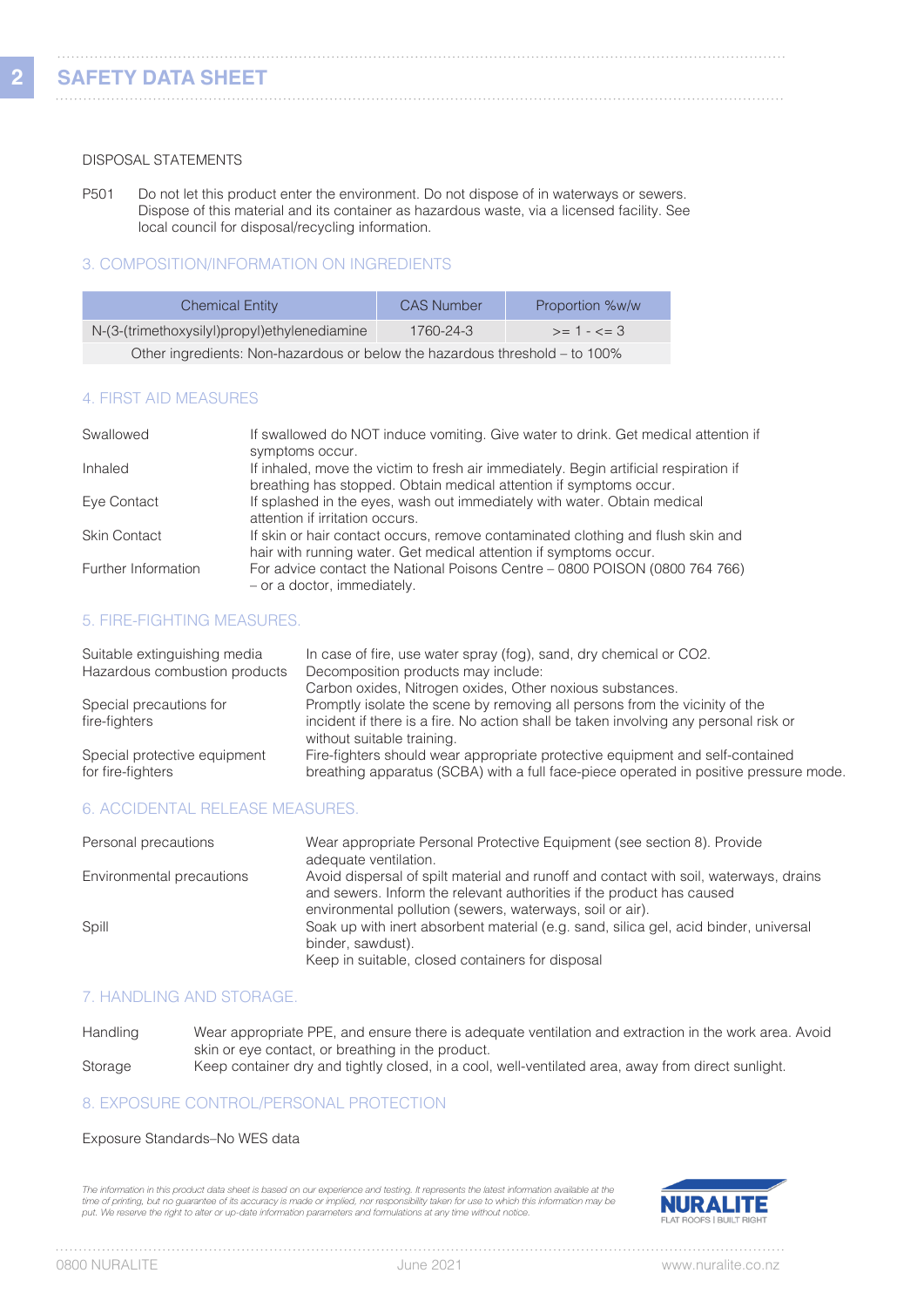# **SAFETY DATA SHEET**

### ENGINEERING CONTROLS

General ventilation and local exhaust should be suitable to keep vapour concentrations minimised. Ventilation equipment should be explosion-proof when operating in flammable zones.

#### PERSONAL PROTECTION







| Respiratory | $\sim$<br>$\sim$<br>Wear a vapour respirator.                             |
|-------------|---------------------------------------------------------------------------|
| Eves        | Wear chemical goggles and/ or face sheild.                                |
| Hands       | Wear chemical gloves – PVC, Polychlorpropene, or Nitrile.                 |
| Other       | Wear overalls or dust coat. Use PVC apron when handling large quantities. |
|             |                                                                           |

# 9. PHYSICAL AND CHEMICAL PROPERTIES

| <b>PROPERTY</b>                               | <b>SPECIFICATION</b> |
|-----------------------------------------------|----------------------|
| <b>Physical state</b>                         | Paste                |
| Colour                                        | Grey                 |
| Odour                                         | Mint-like            |
| рH                                            | $6 - 9$              |
| <b>Boiling Pt</b>                             | No data              |
| Melting Pt                                    | No data              |
| Flash Pt                                      | $>200^{\circ}$ C     |
| Explosive properties                          | Not applicable       |
| Vapour pressure                               | No data              |
| Density                                       | $1.39$ g/mL          |
| <b>Bulk Density</b>                           | 1339 kg/m3           |
| <b>Water Solubility</b>                       | Insoluble            |
| <b>Viscosity</b>                              | No data              |
| Ignition temperature                          | No data              |
| Partition coefficient: n-octanol/waterNo data |                      |

# 10. STABILITY AND REACTIVITY

| Stability                          | Polymerisation                                                           |
|------------------------------------|--------------------------------------------------------------------------|
| Possibility of hazardous reactions | Under normal conditions of storage and use, hazardous reactions will not |
| Conditions to avoid                | occur.<br>Exposure to moisture                                           |
| Incompatible materials             | No data                                                                  |
| Hazardous decomposition products   | No decomposition if stored and applied as directed                       |

# 11. TOXICOLOGICAL INFORMATION

| Data sourced from manufacturer (Johns Manville): |                                     |
|--------------------------------------------------|-------------------------------------|
| <b>Acute Oral Toxicity</b>                       | Not Classified                      |
| <b>Acute Dermal Toxicity</b>                     | Not Classified                      |
| <b>AcuteInhalation Toxicity</b>                  | Not Classified                      |
| <b>Acute Aspiration Toxicity</b>                 | Not Classified                      |
| Skin Irritancy/Corrosion                         | Causes skin irritation              |
| Eye Irritancy/Corrosion                          | Causes serious eye irritation.      |
| <b>Respiratory Sensitisation</b>                 | Not Classified                      |
| <b>Skin Sensitisation</b>                        | May cause an allergic skin reaction |
| Mutagenic                                        | NotClassified                       |
| Carcinogenic                                     | Not Classified                      |
| Reproductive/Development Toxicity Not Classified |                                     |
| STOT-SE                                          | Not Classified                      |
| STOT-RE                                          | Not Classified                      |

### Toxicity Data Product Acute Toxicity Estimate<br>ORAL LD50 ORAL LD50 >2000 mg/kg  $>$ 2000 mg/kg<br> $>$ 5 mg/L/4H INHALATION LC50 (dust/mist)

The information in this product data sheet is based on our experience and testing. It represents the latest information available at the time of printing, but no guarantee of its accuracy is made or implied, nor responsibility taken for use to which this information may be<br>put. We reserve the right to alter or up-date information parameters and formulations